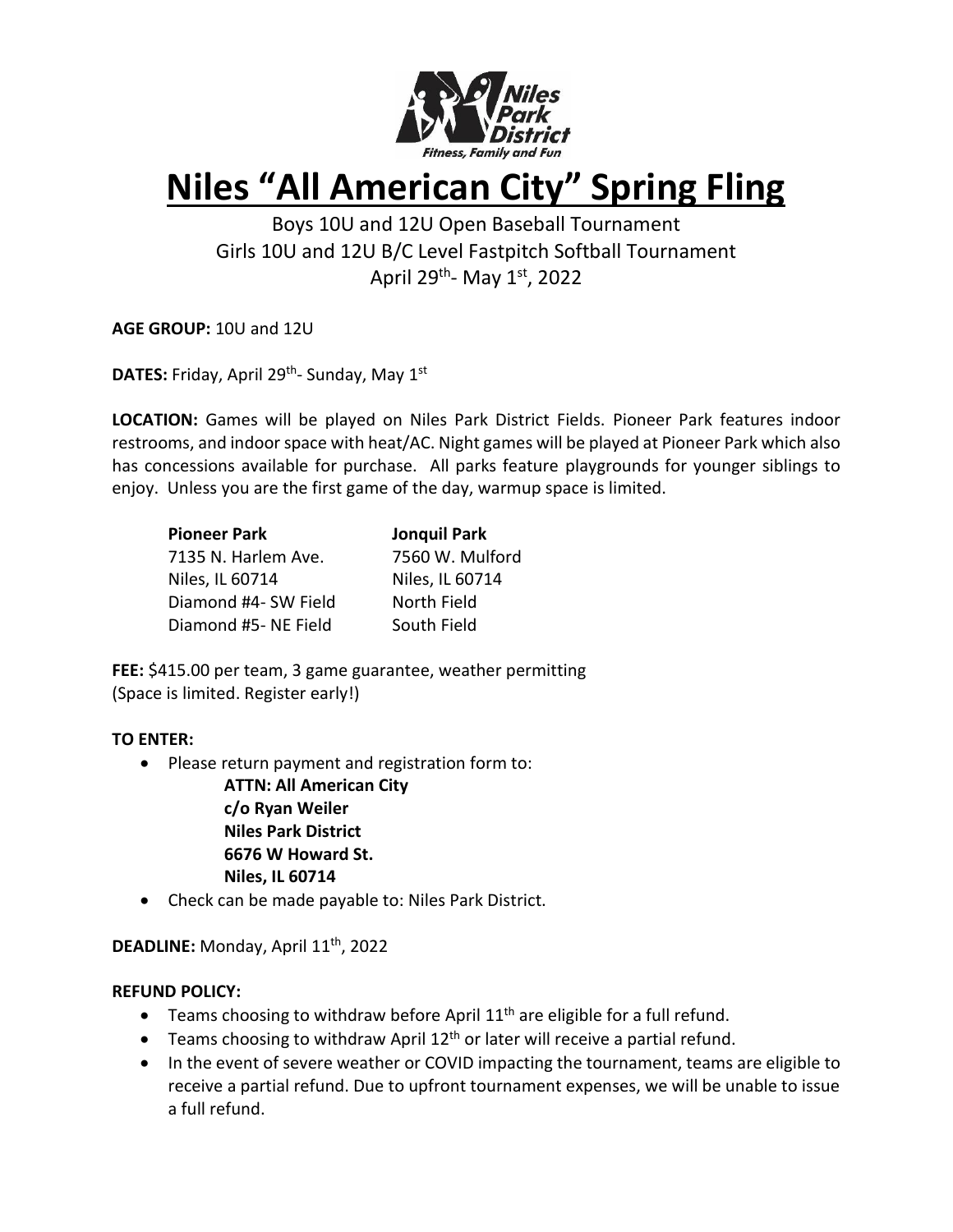#### **AWARDS:**

- MVP Medals- Awarded to one player on opposing team after each game.
- $\bullet$  1<sup>st</sup> Place- Individual trophies awarded to each player. (Max 15)
- 2<sup>nd</sup> Place- Individual trophies awarded to each player. (Max 15)

#### **CONTACTS:**

Ryan Weile[r ryanw@niles-parks.org](mailto:ryanw@niles-parks.org)

**WEBSITE:** [www.quickscores.com/niles-parks](http://www.quickscores.com/niles-parks)

#### **ADDITIONAL NOTES:**

- ASA rules will apply for girls and IHSA for the boys, except as modified for the tournament.
- Proof of Insurance and Official Team Roster will be collected at check-in. Birth certificates will not be collected, but must be available in the event of a challenge.
- Game balls and MVP awards will be provided at the start of each game.
- Each coach's packet will contain FREE Niles Park District passes for your players to enjoy!